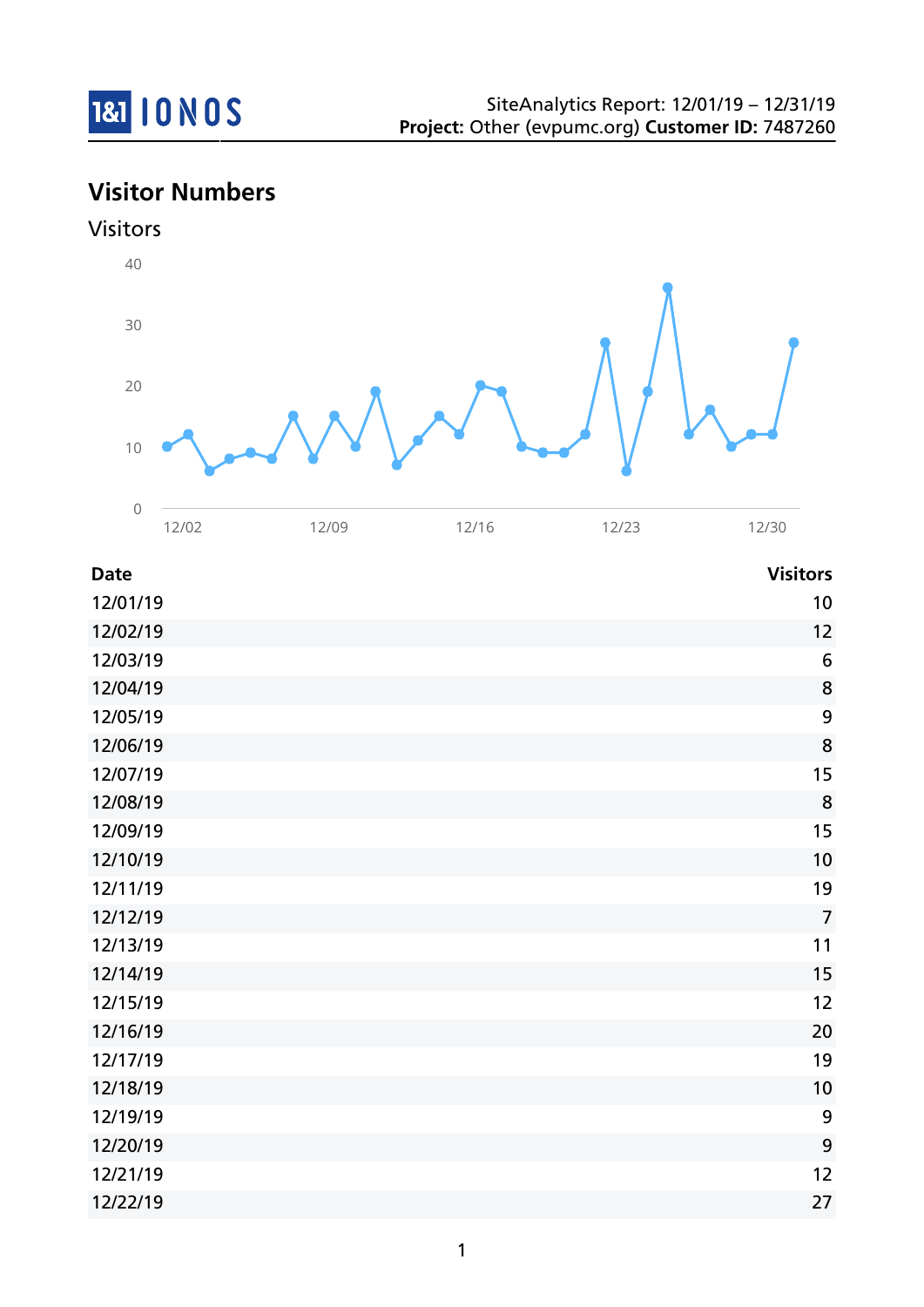

| <b>Date</b>  | <b>Visitors</b> |
|--------------|-----------------|
| 12/23/19     | 6               |
| 12/24/19     | 19              |
| 12/25/19     | 36              |
| 12/26/19     | 12              |
| 12/27/19     | 16              |
| 12/28/19     | 10              |
| 12/29/19     | 12              |
| 12/30/19     | 12              |
| 12/31/19     | 27              |
| <b>Total</b> | 421             |

### Sessions



| <b>Date</b> | <b>Sessions</b> |
|-------------|-----------------|
| 12/01/19    | 10              |
| 12/02/19    | 12              |
| 12/03/19    | 6               |
| 12/04/19    | 8               |
| 12/05/19    | 10              |
| 12/06/19    | 8               |
| 12/07/19    | 15              |
| 12/08/19    | 8               |
| 12/09/19    | 15              |
| 12/10/19    | 10              |
| 12/11/19    | 19              |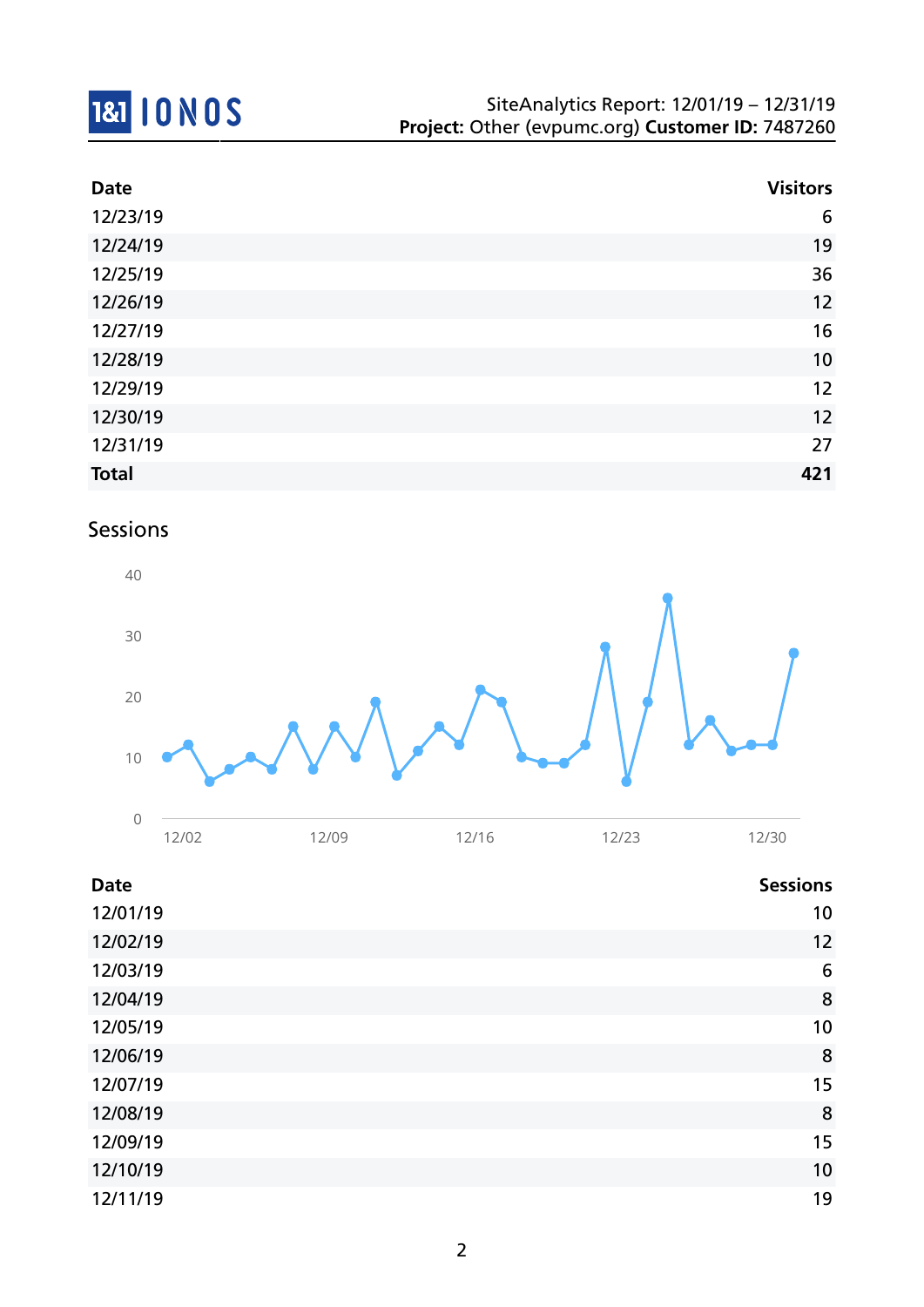

| <b>Date</b>  | <b>Sessions</b> |
|--------------|-----------------|
| 12/12/19     | $\overline{7}$  |
| 12/13/19     | 11              |
| 12/14/19     | 15              |
| 12/15/19     | 12              |
| 12/16/19     | 21              |
| 12/17/19     | 19              |
| 12/18/19     | 10              |
| 12/19/19     | 9               |
| 12/20/19     | 9               |
| 12/21/19     | 12              |
| 12/22/19     | 28              |
| 12/23/19     | $6\phantom{1}6$ |
| 12/24/19     | 19              |
| 12/25/19     | 36              |
| 12/26/19     | 12              |
| 12/27/19     | 16              |
| 12/28/19     | 11              |
| 12/29/19     | 12              |
| 12/30/19     | 12              |
| 12/31/19     | 27              |
| <b>Total</b> | 425             |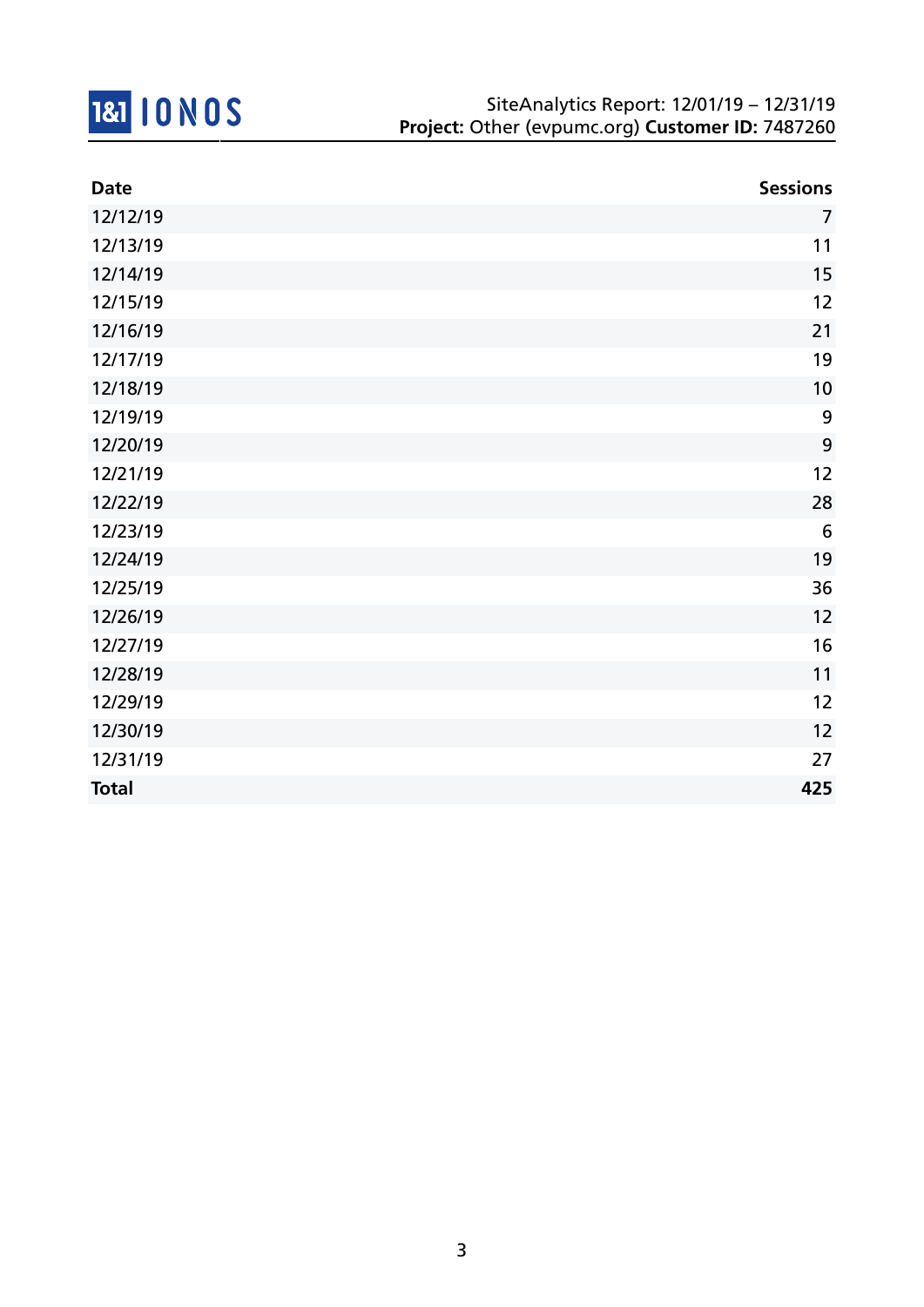

### Search Engine Robots



| <b>Search Engine Robots</b> | <b>Sessions</b> | Percentage |
|-----------------------------|-----------------|------------|
| bingbot/2.0                 | 231             | 28.87%     |
| Crawler4j                   | 86              | 10.75%     |
| SemrushBot                  | 83              | 10.37%     |
| AhrefsBot                   | 80              | 10.00%     |
| 360Spider                   | 59              | 7.37%      |
| Googlebot-Mobile            | 49              | 6.13%      |
| Applebot/0.1                | 43              | 5.38%      |
| panscient.com               | 36              | 4.50%      |
| Sogou web spider/4.0        | 34              | 4.25%      |
| MJ12bot/v1.4.8              | 32              | 4.00%      |
| MegaIndex.ru/2.0            | 23              | 2.88%      |
| Googlebot/2.1               | 8               | 1.00%      |
| SeznamBot/3.2               | 7               | 0.88%      |
| WikiDo/1.1                  | 7               | 0.88%      |
| YandexBot/3.0               | 7               | 0.88%      |
| DuckDuckGo-Favicons-Bot/1.0 | 4               | 0.50%      |
| Mail.RU_Bot/2.0             | 3               | 0.37%      |
| SuperPagesUrlVerifyBot/1.0  | 3               | 0.37%      |
| Baiduspider/2.0             | 1               | 0.12%      |
| CATExplorador/1.0beta       | 1               | 0.12%      |
| CCBot/2.0                   | 1               | 0.12%      |
| Google favicon              | 1               | 0.12%      |
| Yahoo! Slurp                | 1               | 0.12%      |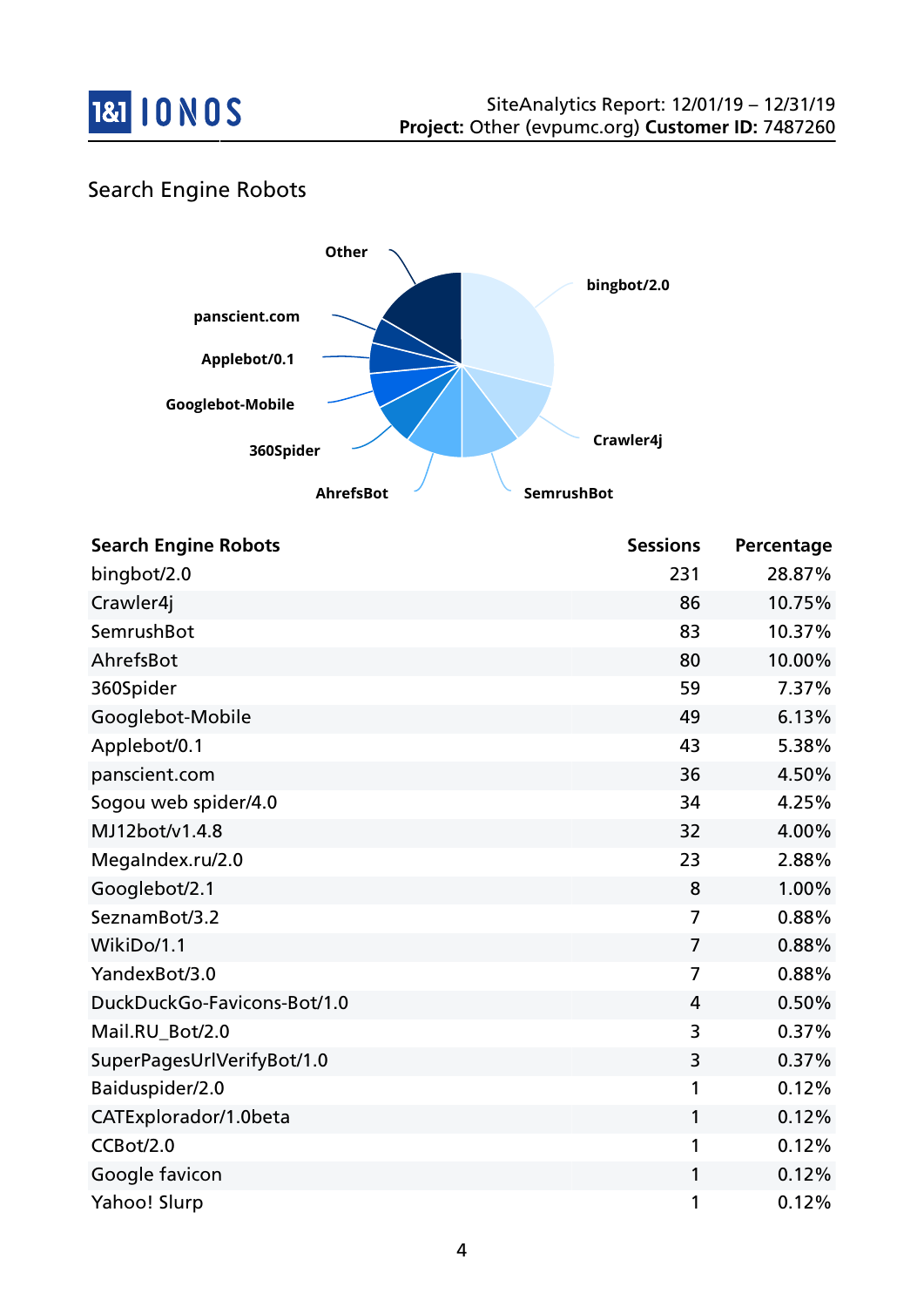

| <b>Search Engine Robots</b> |     | Sessions Percentage |
|-----------------------------|-----|---------------------|
| <b>Total</b>                | 800 | 100.00%             |

# **Page Analysis**

### Most Frequently Visited Pages



| <b>Pages</b>             | <b>Sessions</b> | Percentage |
|--------------------------|-----------------|------------|
| /Default.htm             | 514             | 34.85%     |
| /Elim.htm                | 71              | 4.81%      |
| /Announce.htm            | 69              | 4.68%      |
| /Sermons.htm             | 59              | 4.00%      |
| /NewsLetterIdx.htm       | 58              | 3.93%      |
| /web_links.htm           | 57              | 3.86%      |
| /M-Statement.htm         | 55              | 3.73%      |
| /Stats.htm               | 55              | 3.73%      |
| /St_Johns.htm            | 54              | 3.66%      |
| /Calendar.htm            | 53              | 3.59%      |
| <b>Morship.htm</b>       | 53              | 3.59%      |
| /Believe.htm             | 51              | 3.46%      |
| /Elim_M-Statement.htm    | 37              | 2.51%      |
| /CalendarOld.htm         | 36              | 2.44%      |
| /StJohns_M-Statement.htm | 35              | 2.37%      |
| /Elim-HISTORY.htm        | 34              | 2.31%      |
| /valley_views0913.htm    | 34              | 2.31%      |
| /missions.htm            | 33              | 2.24%      |
| /St_Johns-HISTORY.htm    | 31              | 2.10%      |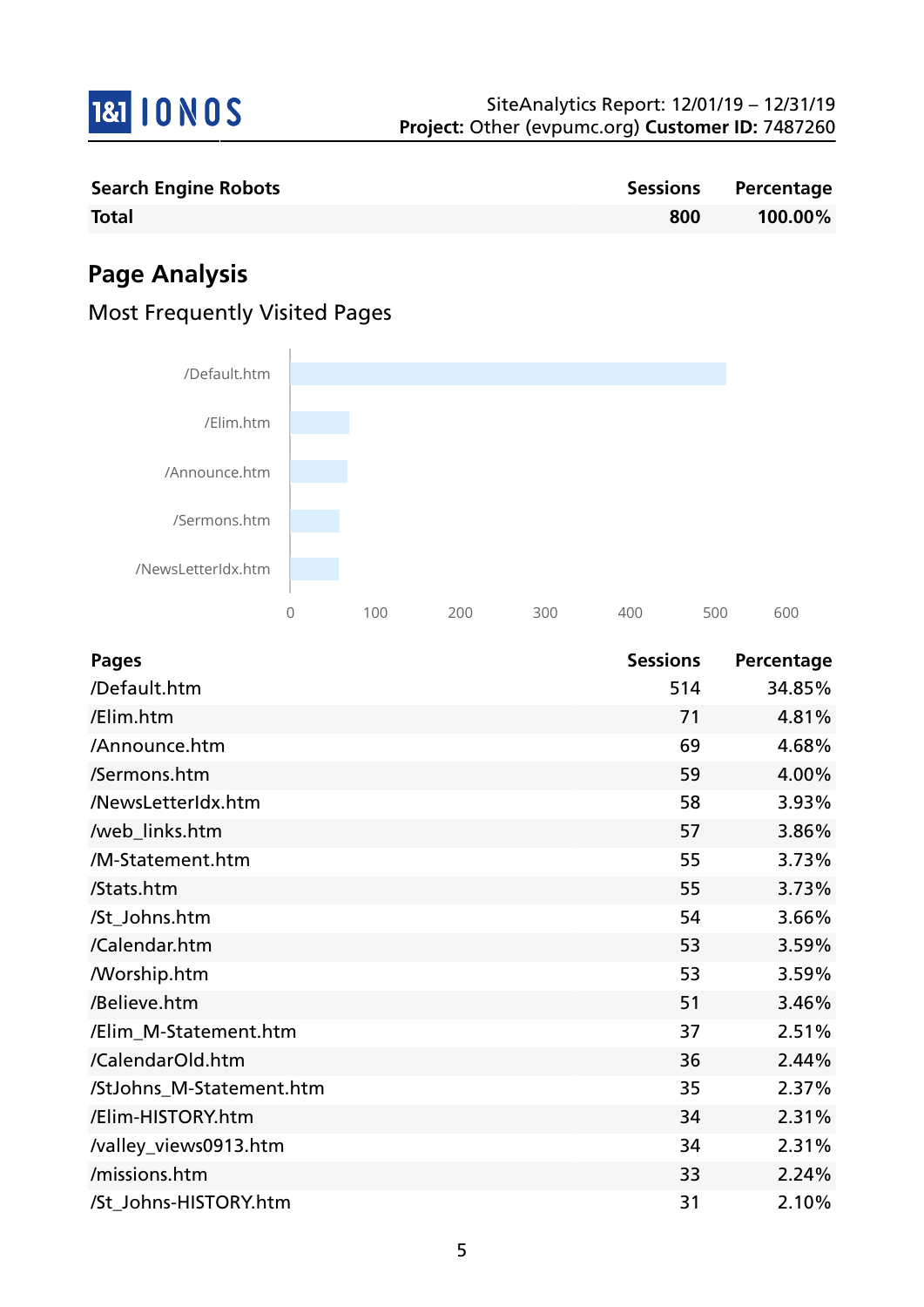

| Pages                 | <b>Sessions</b> | Percentage |
|-----------------------|-----------------|------------|
| /valley_views0813.htm | 31              | 2.10%      |
| /valley_views1113.htm | 28              | 1.90%      |
| /valley_views1013.htm | 21              | 1.42%      |
| /Ann-old.htm          | 3               | 0.20%      |
| /Bulletins.htm        | 3               | 0.20%      |
| <b>Total</b>          | 1,475           | 100.00%    |

### Keywords



#### **Keywords Sessions**

Elimsport United Methodist Church 2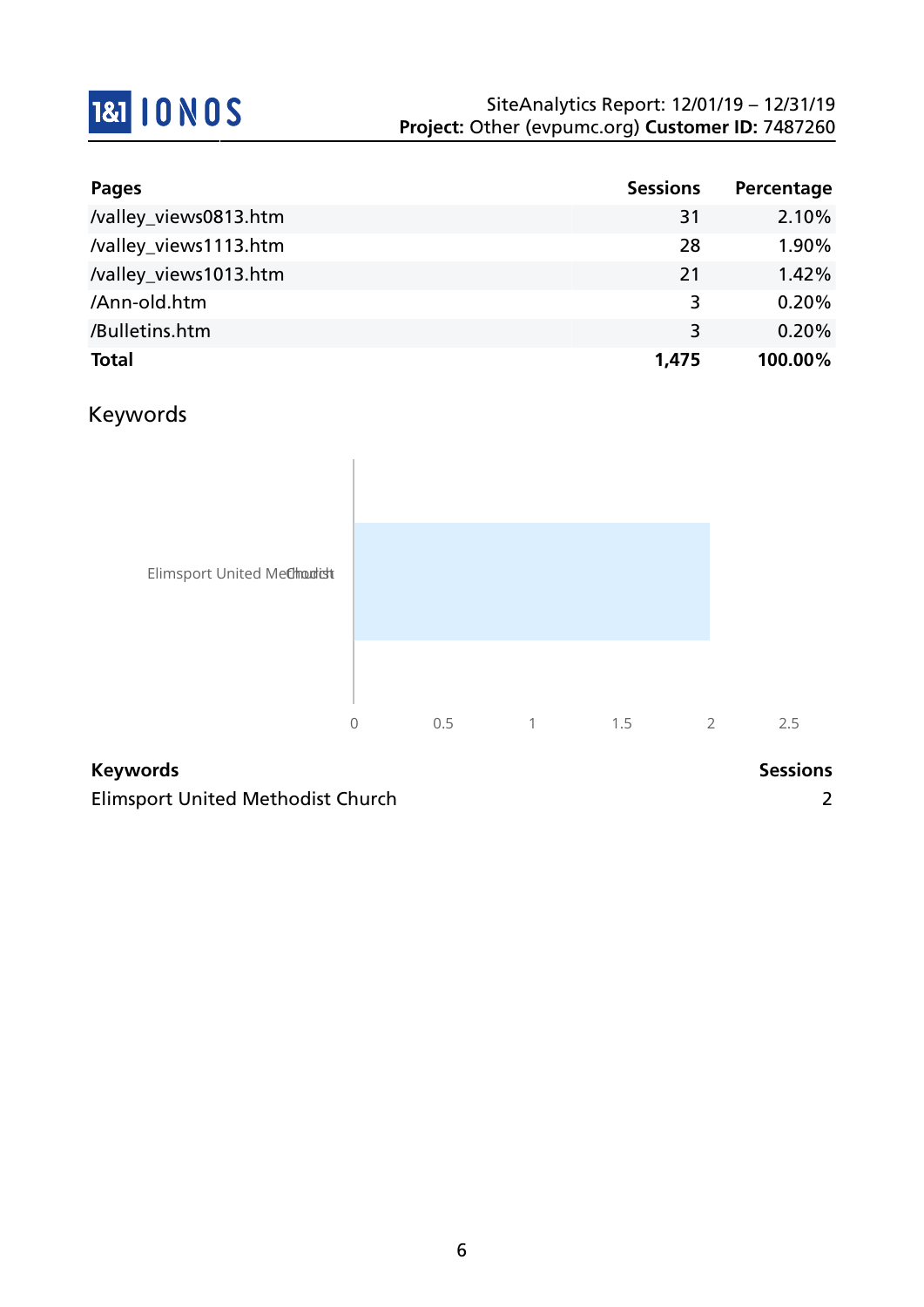

# Referring Pages



| <b>Pages</b>                 | <b>Sessions</b> |
|------------------------------|-----------------|
| https://www.google.com/      | 37              |
| http://www.google.com/url    | 30              |
| http://progressive-seo.com   | 13              |
| http://flalib.org            | 5               |
| http://www.sogou.com/web     | 5               |
| http://l.facebook.com/l.php  | 3               |
| http://www.google.com/       | 3               |
| http://www.bing.com/search   | $\overline{2}$  |
| http://nonsequestration.xyz/ |                 |
| http://unshaking.xyz/        | 1               |
| http://www.google.com.hk     |                 |
| https://duckduckgo.com/      |                 |
| https://susumc.org/districts |                 |
| https://www.ecosia.org/      |                 |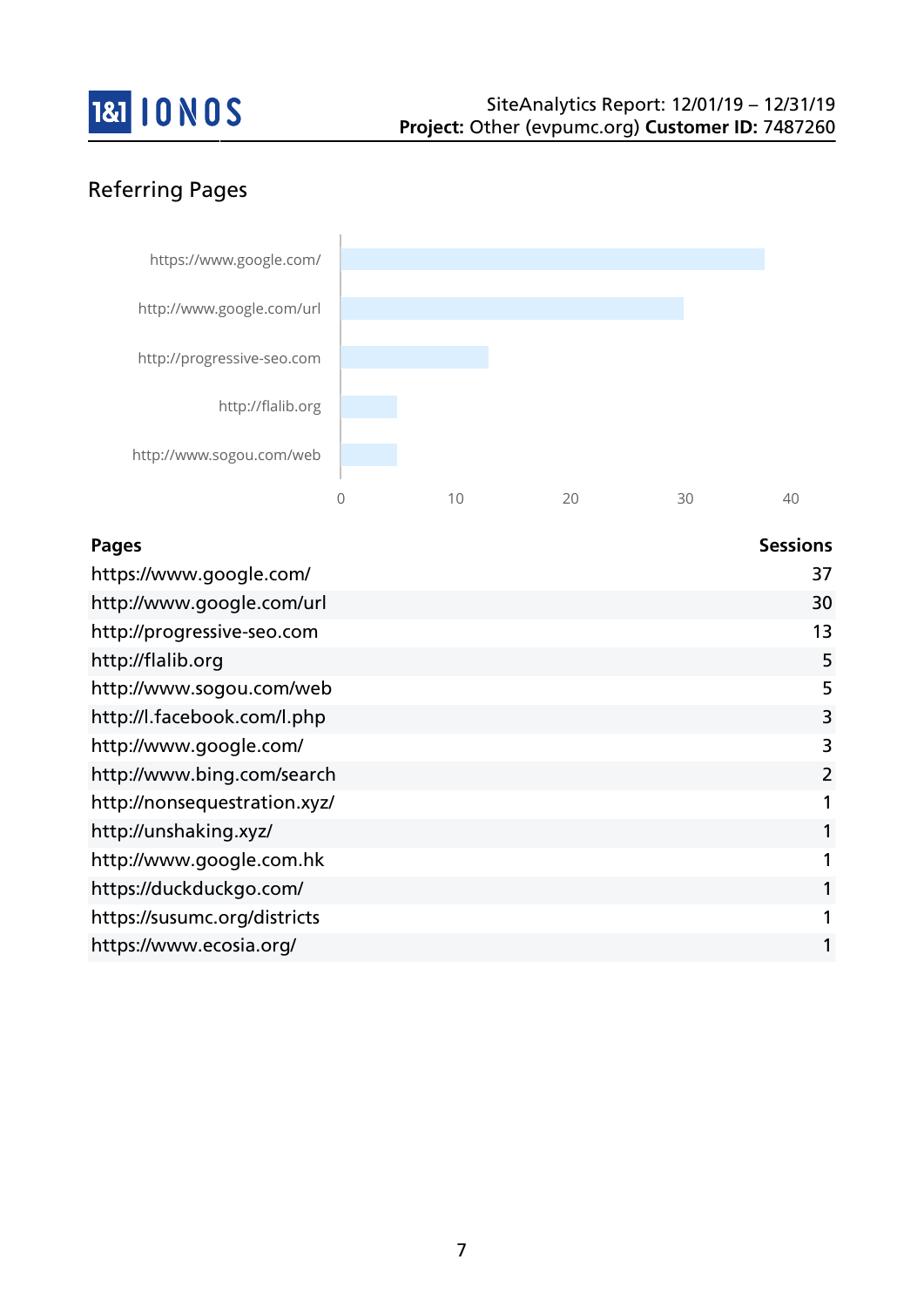

# **Browsers & Systems**

Browsers



| <b>Browsers</b>                  | <b>Sessions</b> | Percentage |
|----------------------------------|-----------------|------------|
| Chrome                           | 130             | 30.59%     |
| IE                               | 36              | 8.47%      |
| Firefox                          | 35              | 8.24%      |
| <b>Chrome Mobile</b>             | 28              | 6.59%      |
| Safari mobile                    | 18              | 4.24%      |
| Android webview                  | 17              | 4.00%      |
| <b>CM Mobile Browser</b>         | 16              | 3.76%      |
| Mobile QQbrowser                 | 13              | 3.06%      |
| Opera                            | 12              | 2.82%      |
| Python-requests                  | 9               | 2.12%      |
| Safari                           | 7               | 1.65%      |
| Apache-HttpClient                | 6               | 1.41%      |
| <b>Chrome Headless</b>           | 5               | 1.18%      |
| Go http package                  | 4               | 0.94%      |
| Facebook App                     | 3               | 0.71%      |
| Microsoft Edge                   | 3               | 0.71%      |
| <b>Android HttpURLConnection</b> | 1               | 0.24%      |
| Android browser                  | 1               | 0.24%      |
| Kinza                            | 1               | 0.24%      |
| <b>Mobile Samsung Browser</b>    | 1               | 0.24%      |
| Silk                             | 1               | 0.24%      |
| <b>CURL</b>                      | 1               | 0.24%      |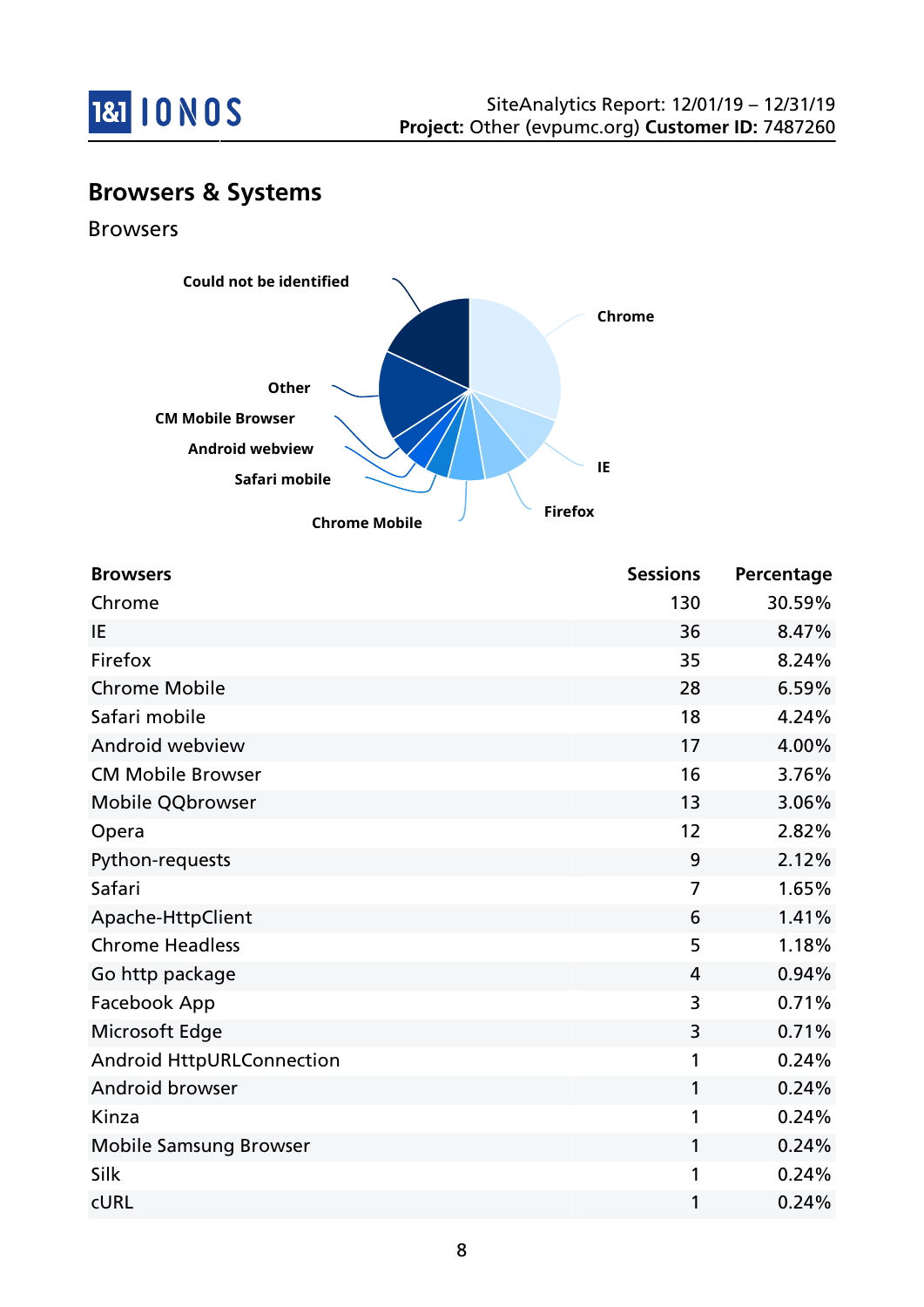

| <b>Browsers</b>         |     | Sessions Percentage |
|-------------------------|-----|---------------------|
| Could not be identified |     | 18.12%              |
| <b>Total</b>            | 425 | 100.00%             |

# Operating Systems



| <b>Operating Systems</b> | <b>Sessions</b> | Percentage |
|--------------------------|-----------------|------------|
| Windows                  | 197             | 46.35%     |
| Android                  | 76              | 17.88%     |
| Linux                    | 27              | 6.35%      |
| OS X                     | 27              | 6.35%      |
| iOS                      | 24              | 5.65%      |
| macOS                    | 9               | 2.12%      |
| <b>JVM</b>               | 6               | 1.41%      |
| Chrome OS                | 1               | 0.24%      |
| Mac OS                   | 1               | 0.24%      |
| Could not be identified  | 57              | 13.41%     |
| <b>Total</b>             | 425             | 100.00%    |

# **Visitor Locations**

| Countries            |                 |            |
|----------------------|-----------------|------------|
| <b>Countries</b>     | <b>Sessions</b> | Percentage |
| <b>United States</b> | 230             | 54.12%     |
| Hong Kong            | 57              | 13.41%     |
| China                | 24              | 5.65%      |
| <b>Netherlands</b>   | 16              | 3.76%      |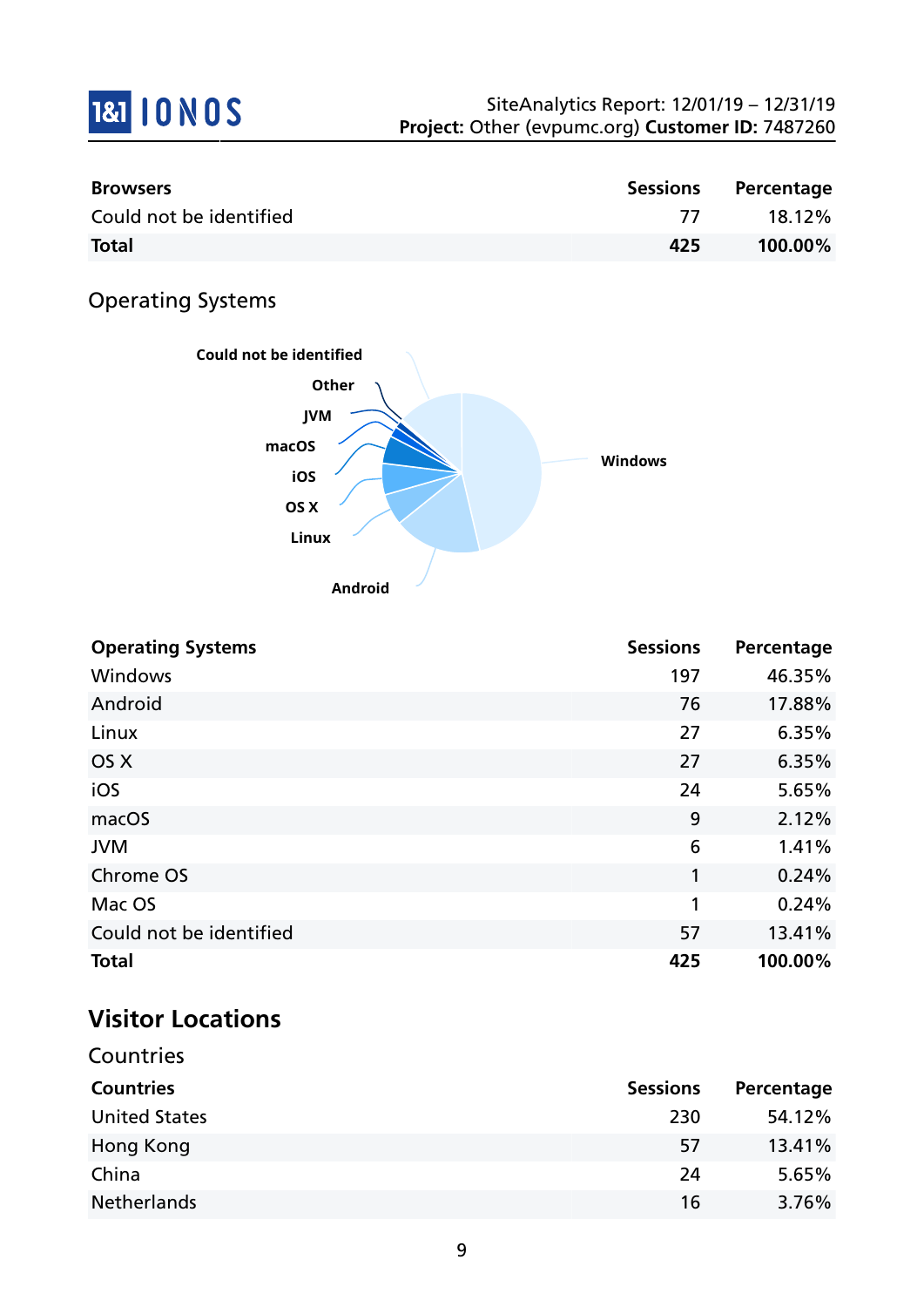

| <b>Countries</b>        | <b>Sessions</b> | Percentage |
|-------------------------|-----------------|------------|
| <b>United Kingdom</b>   | 13              | 3.06%      |
| Russia                  | 12              | 2.82%      |
| Ireland                 | 10              | 2.35%      |
| Canada                  | 9               | 2.12%      |
| Germany                 | 9               | 2.12%      |
| France                  | 5               | 1.18%      |
| Pakistan                | 3               | 0.71%      |
| Egypt                   | $\overline{2}$  | 0.47%      |
| Finland                 | $\overline{2}$  | 0.47%      |
| South Korea             | $\overline{2}$  | 0.47%      |
| Lithuania               | $\overline{2}$  | 0.47%      |
| Latvia                  | $\overline{2}$  | 0.47%      |
| Poland                  | $\overline{2}$  | 0.47%      |
| Ukraine                 | $\overline{2}$  | 0.47%      |
| Vietnam                 | $\overline{2}$  | 0.47%      |
| <b>Brazil</b>           | 1               | 0.24%      |
| Denmark                 | 1               | 0.24%      |
| Hungary                 | 1               | 0.24%      |
| Indonesia               | 1               | 0.24%      |
| India                   | 1               | 0.24%      |
| Kenya                   | 1               | 0.24%      |
| Lebanon                 | 1               | 0.24%      |
| Nigeria                 | 1               | 0.24%      |
| Panama                  | 1               | 0.24%      |
| Philippines             | 1               | 0.24%      |
| Romania                 | 1               | 0.24%      |
| Singapore               | 1               | 0.24%      |
| Togo                    | 1               | 0.24%      |
| Turkey                  | 1               | 0.24%      |
| Taiwan                  | 1               | 0.24%      |
| Tanzania                | 1               | 0.24%      |
| Uganda                  | 1               | 0.24%      |
| Could not be identified | 4               | 0.94%      |
| <b>Total</b>            | 425             | 100.00%    |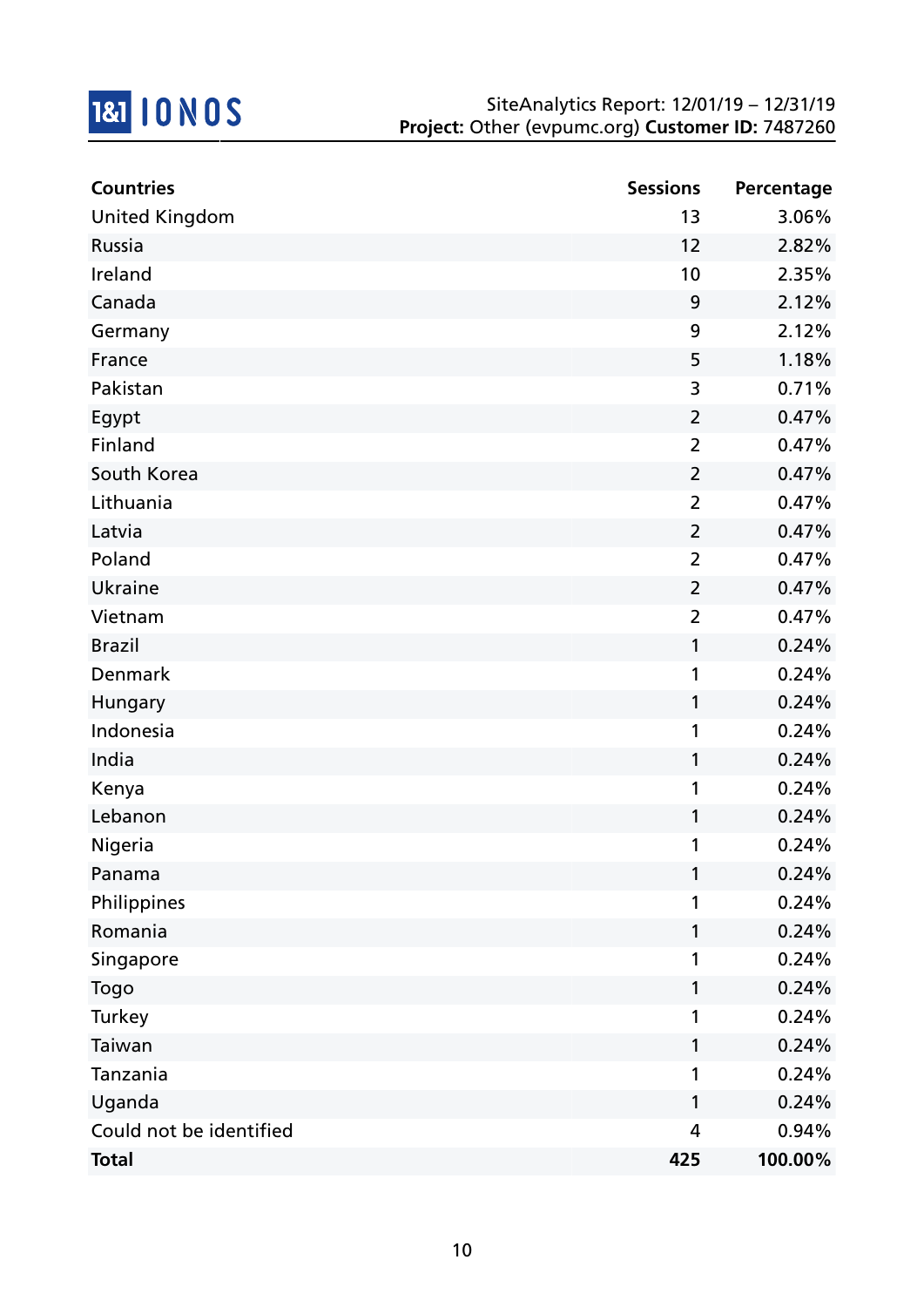### **Continents**

| <b>Continents</b>       | <b>Sessions</b> | Percentage |
|-------------------------|-----------------|------------|
| <b>North America</b>    | 240             | 56.47%     |
| Asia                    | 96              | 22.59%     |
| Europe                  | 79              | 18.59%     |
| Africa                  | 7               | 1.65%      |
| South America           | 1               | 0.24%      |
| Could not be identified | $\overline{2}$  | 0.47%      |
| <b>Total</b>            | 425             | 100.00%    |

# **Information about the evaluations**

### Visitors

This evaluation shows how many visitors accessed your website. Visitors are uniquely identified on the basis of the IP address and the browser ID. If a visitor goes to your website more than once a day, only one visitor is counted.

#### Sessions

This evaluation shows the number of sessions. A session starts when a visitor accesses your website and ends when he or she leaves it. A session ends automatically after 30 minutes without activity. If a visitor goes to your website more than once a day, multiple sessions are counted.

### Search Engine Robots

This evaluation shows which search engine robots have accessed the pages of your website. Search engine robots automatically search the content of websites in order to keep search engine entries up to date.

### Most Frequently Visited Pages

This evaluation shows which pages of your website were visited most often.

#### Keywords

This evaluations shows the keywords with which your website was most commonly found in search engines.

### Referring Pages

This evaluation shows the websites from which visitors were transferred to your website.